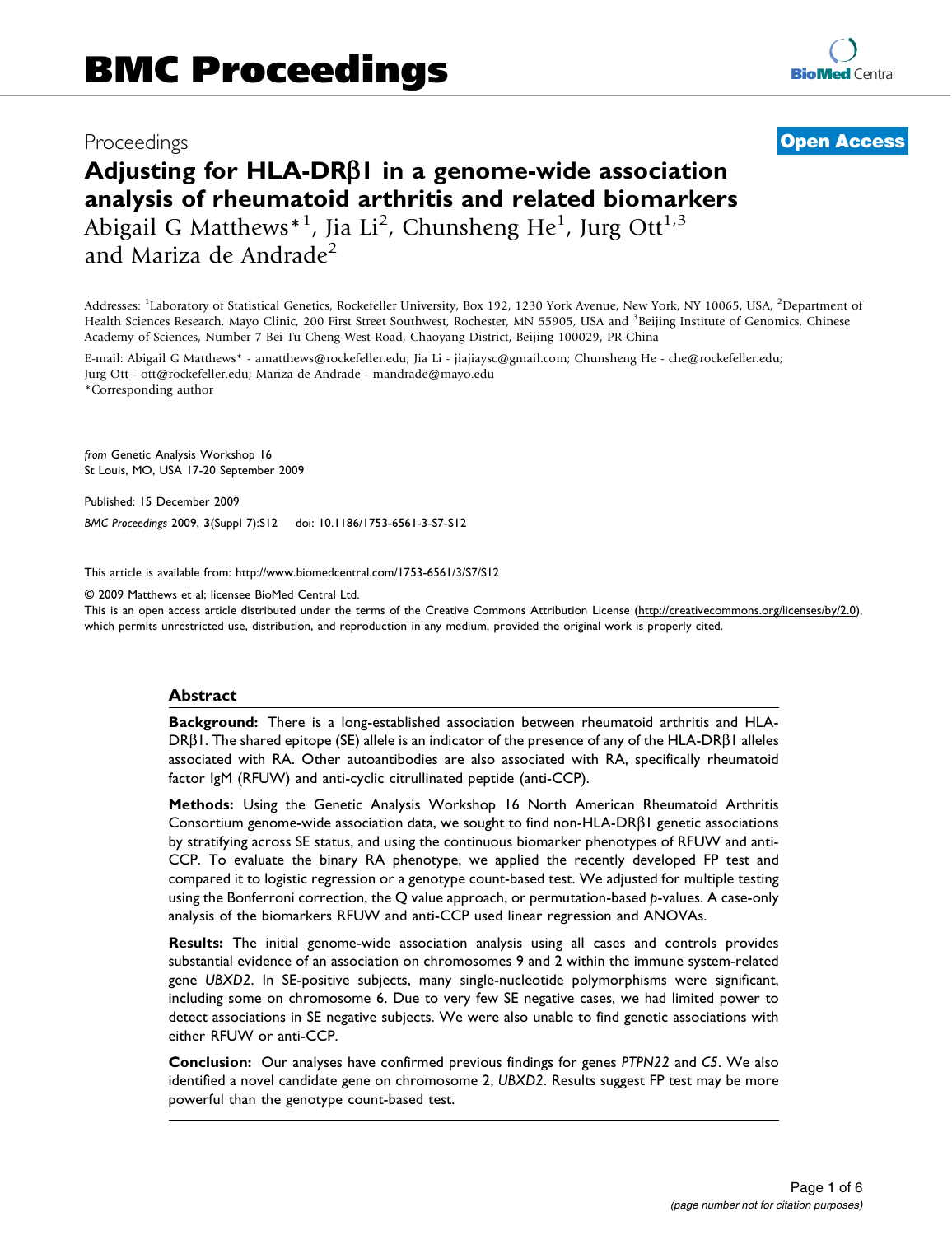### **Background**

Genetic associations between rheumatoid arthritis (RA) and HLA loci have been known for some 30 years [\[1](#page-4-0)] but only in recent times, with the availability of dense genetic maps, have associations with other genomic areas been discovered. An affected-sibpair analysis demonstrated significant linkage of RA with single-nucleotide polymorphisms (SNPs) at chromosomes  $2q33$  and  $11p12$  with additional, nonsignificant, linkage to SNPs on chromosomes 4, 7, 12, 16, and 18 [[2](#page-4-0)]. Genome-wide association studies have confirmed and refined associations with HLA variants [\[3](#page-4-0)[-5](#page-5-0)], specifically with HLA-DR $\beta$ 1. The high risk alleles for HLA-DR $\beta$ 1, commonly referred to as the shared epitope (SE), were found to be highly associated with RA [\[6,7](#page-5-0)]. Thus, individuals can be characterized as SE positive (at least one high risk allele) or SE negative (no high risk alleles). Lee et al. [\[8\]](#page-5-0) have recently shown that there are associations within the major histocompatibility complex (MHC) that are independent of HLA-DR $\beta$ 1. Autoantibodies, such as rheumatoid factor IgM (RFUW) and anti-cyclic citrullinated peptide (anti-CCP) have been shown to co-occur with RA [\[9-11](#page-5-0)]. Thus, genetic predictors of these two biomarkers may also be of interest.

Using unrelated cases and controls from the North American Rheumatoid Arthritis Consortium (NARAC) [[12\]](#page-5-0) provided by the Genetic Analysis Workshops 16 and previously analyzed by Plenge et al. [[4](#page-4-0)], we sought to find non-HLA-DR $\beta$ 1 genetic associations separately in SE positive and SE negative individuals. The literature does not contain any analysis of genome-wide association adjusted for SE status; thus, our primary objective was to stratify the genetic analyses by SE status. Our aims are to identify genomic regions in SE negative individuals that may act independently of the SE in RA development, to evaluate any potential effect modification or epistasis with HLA-DR $\beta$ 1 in SE positive individuals, and to identify new genomic regions associated with the continuous phenotypes of RFUW and anti-CCP. We also sought to implement the recently proposed FP test [[13\]](#page-5-0) and compare it to other methods of analysis.

# Methods

#### Quality control

As previously noted, heterogeneity in this dataset is largely due to SNPs with incomplete genotyping [[4](#page-4-0)]. Thus, we focused on the subset of SNPs with call rates exceeding 95.5%. Markers with only one genotype observed were excluded as well as those with a minor allele frequency (MAF) less than 5%. Further, SNPs with the  $\chi^2$  for Hardy-Weinberg disequilibrium greater than 50 were also removed from consideration. Individuals with more than 20% of SNPs missing were excluded. Only autosomal SNPs were analyzed in this study.

#### Statistical analysis

As an initial pass through the data, a genome-wide association analysis was performed using the FP test and a genotype-based  $\chi^2$  test of association for all non-chromosome 6 SNPs. These SNPs were ignored at first because of the potential for disequilibrium with the HLA-DR $\beta$ 1. These analyses considered all cases and controls, that is, the number of SE alleles was not accounted for in any way. The FP test evaluates differences in allele frequencies and inbreeding coefficients between cases and controls. Both statistics were implemented using the sumstat program [\[14\]](#page-5-0) which computes permutation-based  $p$ -values such that further adjustment for multiple testing is unnecessary. For all analyses, 5000 permutations were used.

For the genome-wide association analyses of RA adjusting for SE status, we performed multiple methods of analyses separately in those who are SE positive and those who are SE negative. Three different analytic methods were applied to each SNP. First, logistic regressions were implemented in PLINK [[15](#page-5-0)] with sex as an additional covariate. For these results, multiple comparisons were adjusted for using the Bonferroni correction as well as the Q value approach [[16](#page-5-0)], which controls the false discovery rate (FDR). Due to the large number of statistically significant SNPs in this analysis, all subsequent analyses do not consider any SNPs on chromosome 6. As in the initial analyses, both the  $\chi^2$  test of genotype-based association and the FP test were implemented in sumstat using 5000 permutations.

Genetic analysis of the two biomarkers RFUW and anti-CCP were conducted in a similar fashion, but only considering the 868 cases. Since these outcome variables are continuous, linear regression with sex as an additional covariate was implemented using PLINK. The quantile rank transformation was applied to both outcomes to satisfy distribution assumptions. Multiple testing was adjusted for using the Bonferroni and Q value approaches. ANOVAs were used to analyze the biomarkers separately and jointly using sumstat and its permutation-based p-values. Due to the normality assumptions of this approach, anti-CCP and RFUW levels were transformed using the normal quantile transformation. For each SNP, three tests were considered: i) ANOVA considering only anti-CCP, ii) ANOVA considering RFUW alone, and iii) the maximum ANOVA statistic for anti-CCP and RFUW. The permutations implemented by sumstat allow for control of the type I error rate for the maximum statistic and multiple testing simultaneously.

#### **Results**

#### Quality control

Initially, 531,689 autosomal SNPs were available for analysis. Due to only one genotype being observed,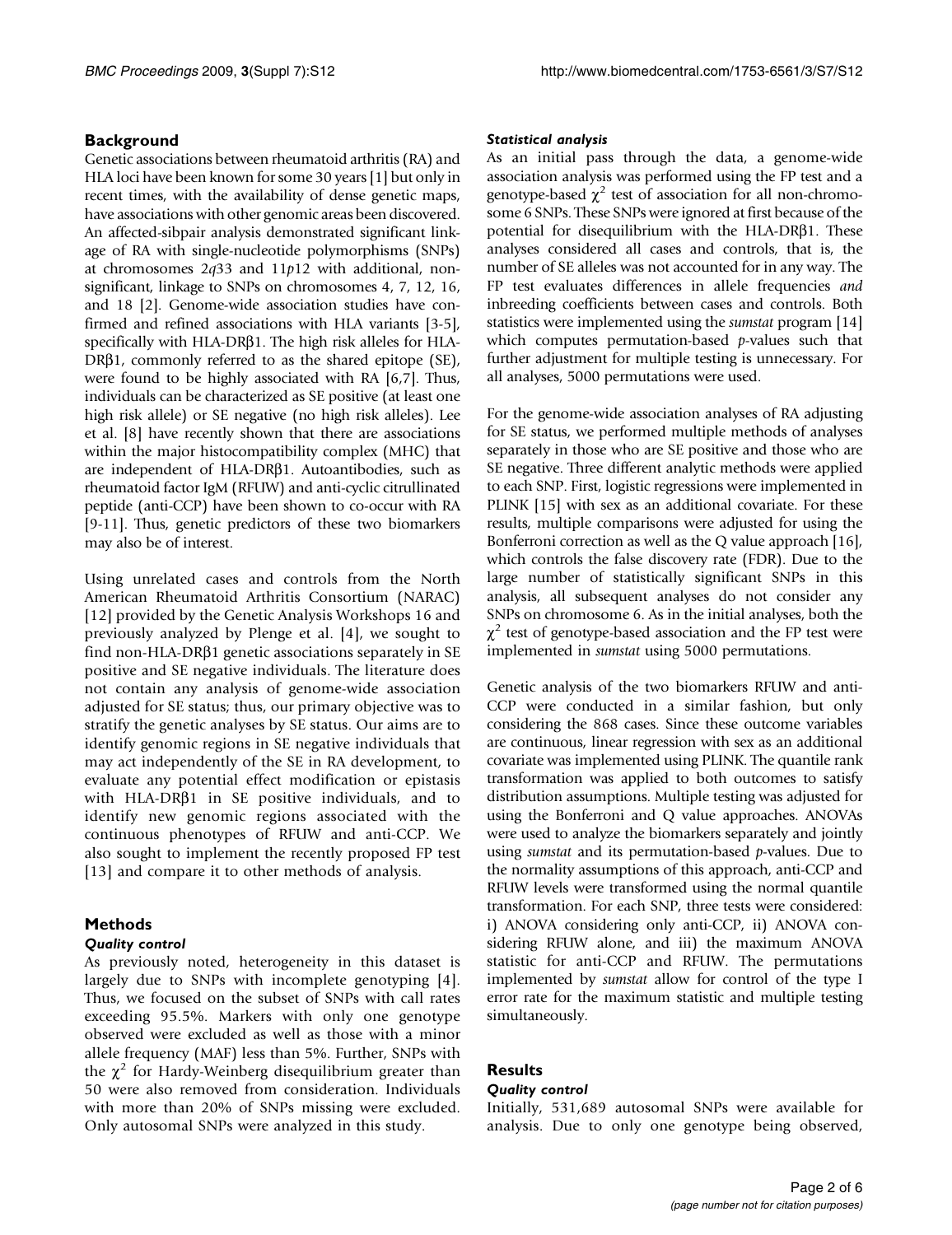<span id="page-2-0"></span>1,771 SNPs were removed. With regards to substantial deviations from Hardy-Weinberg equilibrium, 22 SNPs were also removed. Further, another 38,829 SNPs did not pass quality control because their MAF was less than 5%. After also removing SNPs with call rates less than 95.5%, we were able to consider 481,486 autosomal SNPs. For the genotype-based analyses and FP tests, chromosome 6 SNPs were excluded, leaving 338,671 for this set of analyses. Because the lowest call rate was over 97%, we considered all 2062 subjects.

#### Initial genome-wide association analysis

Twelve non-chromosome 6 SNPs were statistically significant in the initial pass through the data using the FP or  $\chi^2$  test of association with genotype counts. Table 1 describes these "best" non-chromosome 6 SNPs and the permutation-based p-values for both tests. There are six SNPs on chromosome 9 that are statistically significant at the 0.05 level, all within 65 kb of each other. The remaining significant SNPs are located on chromosomes 1, 2, 8, and 10.

### Adjusting for SE status

Of the 868 cases, 810 were SE positive; and of the 1194 controls, only 541 were SE positive. [Figure 1A](#page-3-0) gives the results of the logistic regression analyses of all autosomal SNPs in the 1351 individuals who are SE positive. Using the Bonferroni correction, there were statistically significant SNPs on virtually every autosome. The most highly significant SNPs are located on chromosome 6 in the HLA region, with several p-values less than  $10^{-25}$ . [Figure 1B](#page-3-0) plots the results of the logistic regression analyses of all autosomal SNPs in the SE negative participants. None of the over 480,000 SNPs were statistically significant in the SE negative individuals after adjustment for multiple comparisons with the Bonferroni or Q value corrections. When the chromosome 6 SNPs are excluded from analysis and the FP test is implemented, only one SNP was statistically significant for SE positive subjects: rs2900180

Table 1: Analysis of non-chromosome 6 SNPs using all subjects

 $(p = 0.0196)$  on chromosome 9. In SE negative individuals, no SNPs were statistically significant (all  $p > 0.35$ ) using the FP test.

#### Analysis of anti-CCP and rheumatoid factor IgM

The quantitative trait analyses of anti-CCP and RFUW were performed using cases only because this information was only available on the 868 subjects with RA. Not a single SNP was significant using any of the methods above. Due to the small sample size and the fact that all subjects had RA, we may have lacked power to detect any genetic association with levels of anti-CCP or RFUW.

### **Discussion**

When considering all cases and controls regardless of SE status, 12 SNPs were statistically significant and spread across chromosomes 1, 2, 8, 9, and 10. The most significant SNP, rs2476601, is located on chromosome 1 less than 1 Mb from the PTPN22 gene, which has been shown to be associated with RA [[14,17](#page-5-0)]. Six SNPs on chromosome 9 were also significant with the FP test, and they are all located in the same region: 120.72 to 120.79 Mb. These results may be due to high linkage disequilibrium (LD); in fact, three pairs of these SNPs have  $r^2$ greater than 0.8. This region of chromosome 9, located near the immunity-related complement compound 5 (C5) gene, has been previously identified as associated with RA [\[4,](#page-4-0)[18](#page-5-0)]. Three new associations are suggested by our analyses. On chromosome 8, three SNPs were statistically significant and are all located within 10 kb of each other. Yet another SNP was significant on chromosome 10 using the FP test, but was not significant using the genotype-based  $\chi^2$  test. Interestingly, we found evidence of an association on chromosome 2 at rs1446585, which is 35 Mb from a signal reported by Plenge et al. [[4](#page-4-0)]. Our SNP is located within the UBXD2 gene, which has been shown to be differentially expressed in the spleen and plays a role in the immune

| <b>SNP ID</b>          | <b>Chromosome</b> | Location (bp) | $FP$ ( <i>p</i> -value) | Genotype-based $\chi^2$ (p-value) |
|------------------------|-------------------|---------------|-------------------------|-----------------------------------|
| rs2476601              |                   | 114089610     | < 0.0001                | < 0.0001                          |
| rs2900180 <sup>a</sup> | 9                 | 120785936     | 0.003                   | 0.014                             |
| rs3761847              | 9                 | 120769793     | 0.006                   | 0.031                             |
| rs881375               | 9                 | 120732452     | 0.011                   | 0.046                             |
| rs2671692              | 10                | 49767825      | 0.011                   | 0.057                             |
| rs1953126              | 9                 | 120720054     | 0.012                   | 0.053                             |
| rs10760130             | 9                 | 120781544     | 0.013                   | 0.064                             |
| rs4921720              | 8                 | 20397678      | 0.024                   | 0.123                             |
| rs11204117             | 8                 | 20396191      | 0.026                   | 0.131                             |
| rs10106243             | 8                 | 20388180      | 0.031                   | 0.153                             |
| rs1446585              |                   | 136241211     | 0.034                   | 0.163                             |
| rs10985073             | 9                 | 120723409     | 0.035                   | 0.165                             |

<sup>a</sup>Also significant using FP test only on individuals with shared epitopes.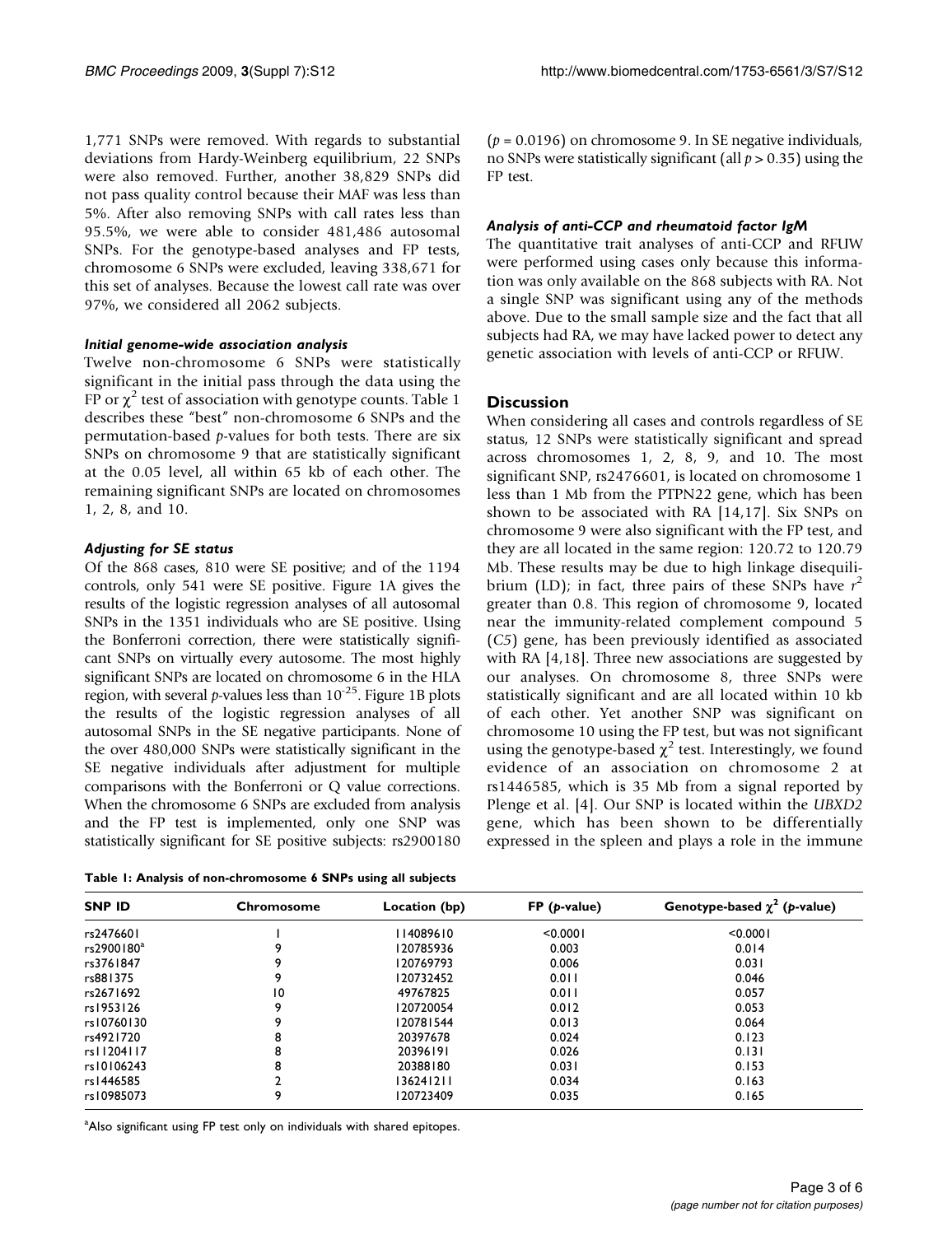<span id="page-3-0"></span>

Whole genome adjusted for sex - SE positive individuals only



Chromosome

В.

Whole genome adjusted for sex - SE negative individuals only



#### Chromosome

#### Figure 1

Manhattan plots from the logistic regression analysis of RA stratifying by SE status. A, Results from the regression analyses in SE positive subjects adjusted for sex using all autosomal SNPs, including chromosome 6. B, Results from the regression analyses in SE negative subjects adjusted for sex using all autosomal SNPs, including chromosome 6.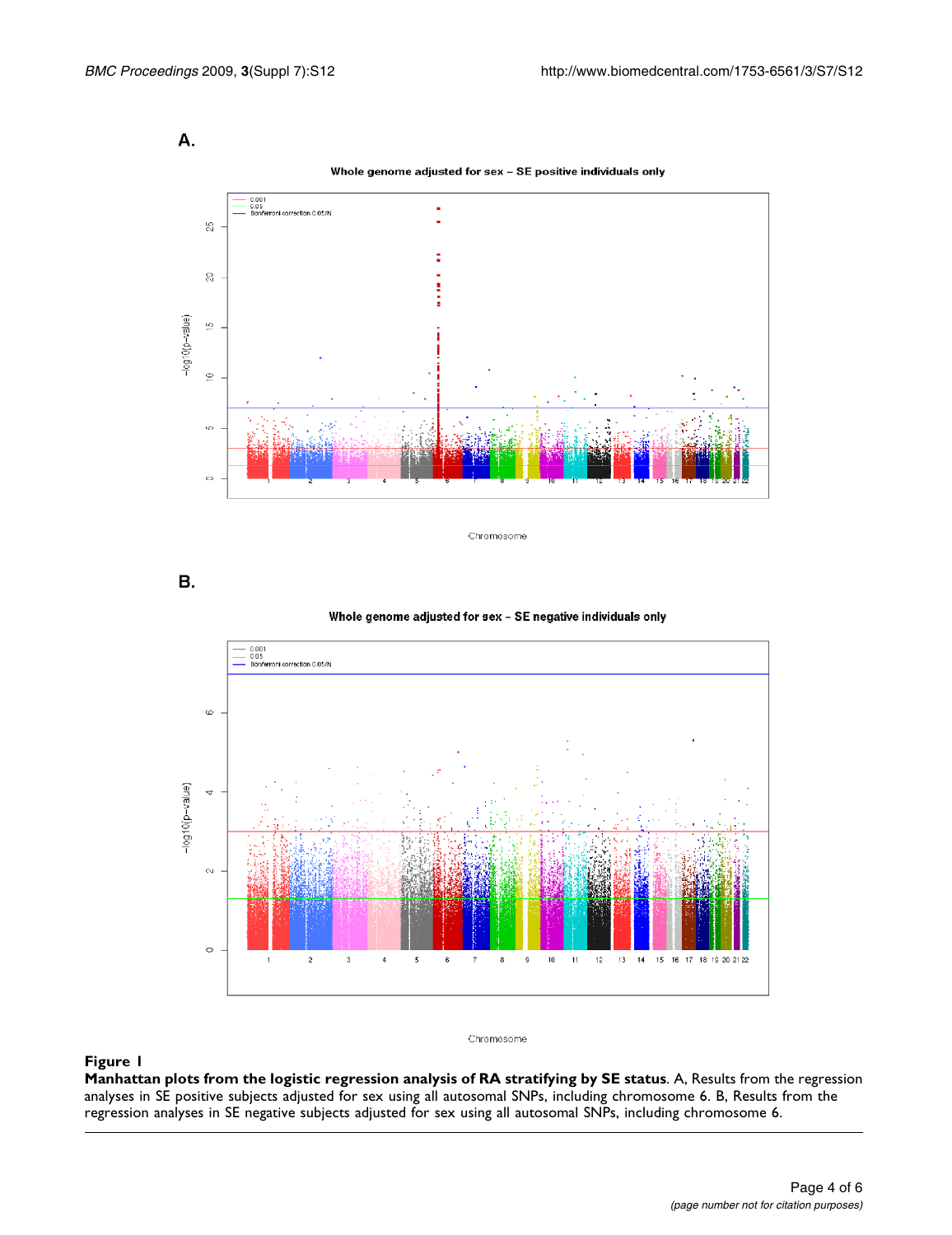<span id="page-4-0"></span>system [\[19](#page-5-0)]. This is particularly of interest because RA is an autoimmune disease.

One goal of our genome-wide association analysis was to stratify by SE status, which has not been done previously for a genome-wide association study. Using the FP test on SE positive subjects, only one SNP was statistically significant, namely, rs2900180, which is located within approximately 2 Mb of C5. More SNPs were significant in this region near C5 when all subjects were considered, but this difference does not imply epistasis between  $C_5$  and HLA-DR $\beta$ 1. It may only be due to the decrease in sample size. When restricting our analysis to SE negative individuals, none of the three tests yielded evidence of another gene associated with the development of RA. The increase in risk associated with the shared epitope allele is so great that very few of the cases were SE negative. With only 58 cases available for these analyses, it is not surprising no SNPs were significant. Although one of our main objectives was to identify genomic regions that may act independently on development and progression of RA, we were unable to do so with adequate power.

Our analyses of the biomarkers anti-CCP and RFUW yielded no significant results. Information on these continuous phenotypes was only available for the 868 cases, so the controls were not considered at all. Since all subjects had RA, it may be that there is no genetic association with either biomarker once disease has developed or progressed. RFUW is a measure of disease activity, so the lack of observed association may be due to the study design such that cases are fairly homogeneous in terms of disease severity.

Our final goal was to compare the implementation of the FP test with the other methods employed here. The significance level approach based on the FP test found far fewer SNPs to be statistically significant than the FDR approach (i.e., Q value) based on logistic regression analysis. This may show superiority of the concept of controlling the FDR over the significance level approach, and/or this difference may be due to inclusion in the logistic regression analysis of predictor variables, which were not considered in the FP analyses. Because permutation-based p-values were used for the FP and genotype-based  $\chi^2$  test in [Table 1](#page-2-0), the fact that the FP has smaller *p*-values than the  $\chi^2$  test for each SNP indicates the former may be more powerful.

# Conclusion

This study demonstrates that there may be several genes that co-function with HLA-DR $\beta$ 1 in the development and severity of RA, most likely on chromosome 9, such as C5, and other genes within the MHC region on chromosome 6. We have also identified another region

on chromosome 2 near the UBXD2 gene as a candidate for follow-up study. In addition, we have shown that in order to identify new genomic regions that cause RA in SE negative individuals, an alternative study design must be implemented.

## List of abbreviations used

Anti-CCP: Anti-cyclic citrullinated peptide; FDR: False discovery rate; LD: Linkage disequilibrium; MAF: Minor allele frequency; MHC: Major histocompatibility complex; NARAC: North American Rheumatoid Arthritis Consortium; RA: Rheumatoid arthritis; RFUW: Rheumatoid factor IgM; SE: Shared epitope; SNP: Single-nucleotide polymorphism.

# Competing interests

There are no competing interests for AGM, JL, CH, JO or MdA.

# Authors' contributions

For the first set of analyses using all SNPs, MdA specified the methodology and JL implemented the procedures. JO implemented the other analyses designed by himself, AGM and CH. This manuscript was principally written by AGM.

# Acknowledgements

The Genetic Analysis Workshops are supported by NIH grant R01 GM031575 from the National Institute of General Medical Sciences. Partial funding for this study was provided by NIH grant HL87660 (MdA and JL), China NSFC grant 30730057 (JO), and NIMH grant MH44292 (JO, AGM, and CH). We also thank Martha E. Matsumoto for her help in performing additional analyses and aiding in the preparation of this manuscript.

This article has been published as part of BMC Proceedings Volume 3 Supplement 7, 2009: Genetic Analysis Workshop 16. The full contents of the supplement are available online at [http://www.biomedcentral.com/](http://www.biomedcentral.com/1753-6561/3?issue=S7) [1753-6561/3?issue=S7](http://www.biomedcentral.com/1753-6561/3?issue=S7).

### References

- Thomsen M, Morling N, Snorrason E, Svejgaard A and Sørensen SF: [HLA-Dw4 and rheumatoid arthritis.](http://www.ncbi.nlm.nih.gov/pubmed/154196?dopt=Abstract) Tissue Antigens 1979, 13:56–60.
- 2. Amos CI, Chen WV, Lee A, Li W, Kern M, Lundsten R, Batliwalla F, Wener M, Remmers E, Kastner DA, Criswell LA, Seldin MF and Gregersen PK: [High-density SNP analysis of 642 Caucasian](http://www.ncbi.nlm.nih.gov/pubmed/16691188?dopt=Abstract) [families with rheumatoid arthritis identifies two new linkage](http://www.ncbi.nlm.nih.gov/pubmed/16691188?dopt=Abstract) [regions on 11p12 and 2q33.](http://www.ncbi.nlm.nih.gov/pubmed/16691188?dopt=Abstract) Genes Immun 2006, 7:277–286.
- 3. Plenge RM, Cotsapas C, Davies L, Price AL, de Bakker PI, Maller J, Pe'er I, Burtt NP, Blumenstiel B, DeFelice M, Parkin M, Barry R, Winslow W, Healy C, Graham RR, Neale BM, Izmailova E, Roubenoff R, Parker AN, Glass R, Karlson EW, Maher N, Hafler DA, Lee DM, Seldin MF, Remmers EF, Lee AT, Padyukov L, Alfredsson L, Coblyn J, Weinblatt ME, Gabriel SB, Purcell S, Klareskog L, Gregersen PK, Shadick NA, Daly MJ and Altshuler D: [Two independent alleles at 6q23 associated with risk of](http://www.ncbi.nlm.nih.gov/pubmed/17982456?dopt=Abstract) [rheumatoid arthritis.](http://www.ncbi.nlm.nih.gov/pubmed/17982456?dopt=Abstract) Nat Genet 2007, 39:1477–1482.
- 4. Plenge RM, Seielstad M, Padyukov L, Lee AT, Remmers EF, Ding B, Liew A, Khalili H, Chandrasekaran A, Davies LR, Li W, Tan AK.<br>Bonnard C, Ong RT, Thalamuthu A, Pettersson S, Liu C, Tian C.<br>Chen WV, Carulli JP, Beckman EM, Altshuler D, Alfredsson L.<br>Criswell LA, Amos CI, Seldin MF, Kastn Gregersen PK: [TRAF1-C5 as a risk locus for rheumatoid](http://www.ncbi.nlm.nih.gov/pubmed/17804836?dopt=Abstract)